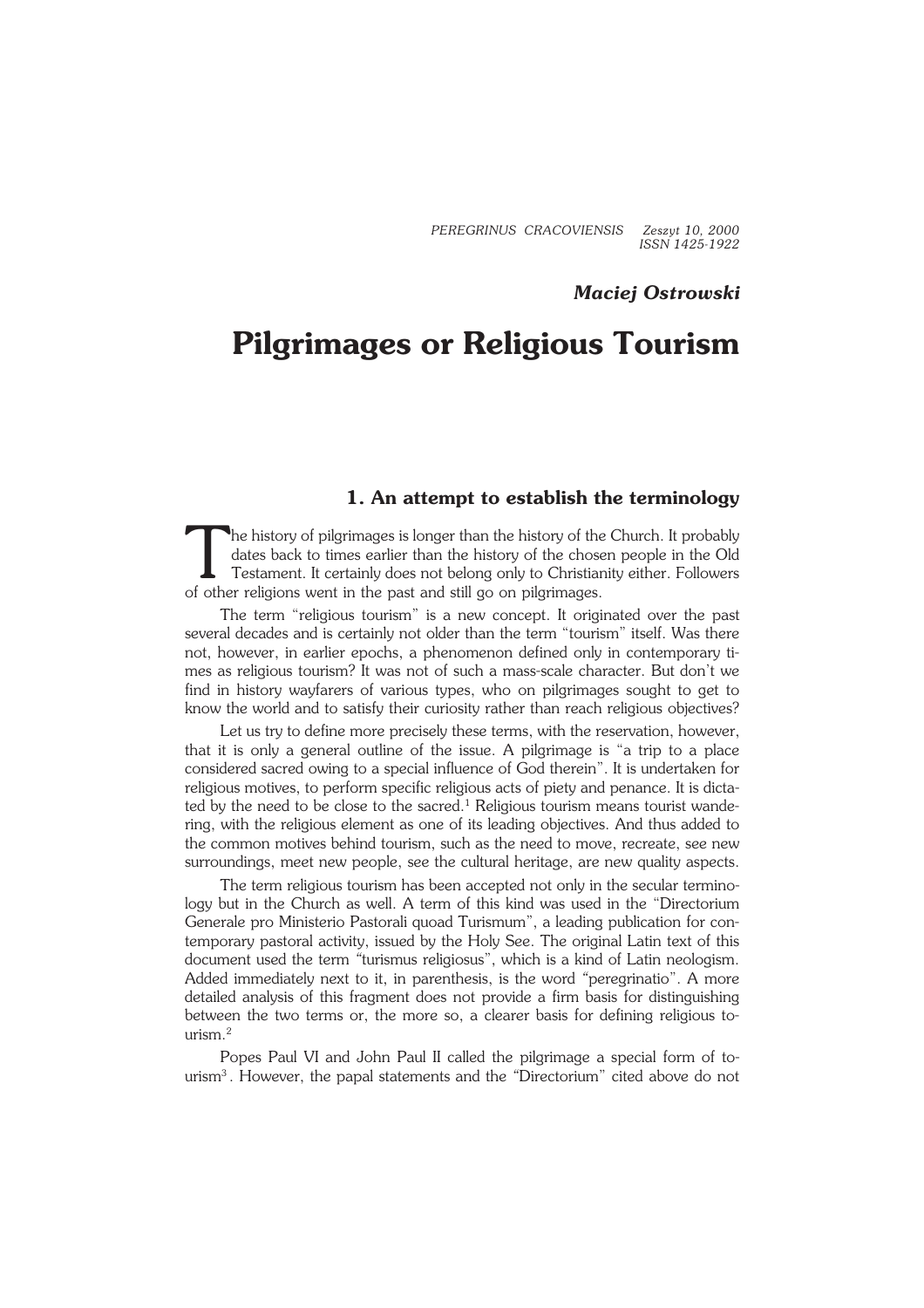form the basis for the scientific construction of the definition of both concepts. They may not be regarded as any official definitions on the part of the Church either.

A more detailed analysis of the problem confirms that the term religious to− urism is justified and demonstrates a distinction between this term and the term pilgrimage. The basis for the distinction is the main motivation behind both types of wandering. In the pilgrimage, and not only in Christianity, there is a strong religio− us motive – to reach the place regarded as sacred. The whole act is performed in the cult framework. It is connected with prayer, penance and other forms of cult performed both on the way and at the pilgrimage destination *(locus sacer)*. The pilgrimage does not preclude other motives: making friends with other pilgrims, seeing interesting surroundings, and even experiencing a specific adventure, entertainment or pleasure.<sup>4</sup> According to the researcher into this problem, the geographer A.Jackowski, religious/educational or only educational aspects come to the foreground in religious tourism. A sacred place is visited during the travels, but it is not the point of destination. For tourists, even though they participate piously in the acts of cult, by, for instance, visiting a sanctuary or a church, it is the visiting of religious culture sites which are also of general human importance that comes into the foreground.<sup>5</sup> I. Baumer, an expert in pilgrimage problems, refers to "two lines of meanings" of travelling. Various motives either come to the foreground or inter− mingle in a variety of situations. In the pilgrimage, "the religious meaning is funda− mental one and permeates into and exerts its impact on the further motives". There are, however, also other human desires that want to be satisfied.<sup>6</sup>

A slightly different phrase with respect to the phenomenon under considera− tion was used at the 6<sup>th</sup> World Tourist Pastoral Congress held in Rome in 1990. The final document referred to cultural tourism with a religious orientation. The Congress saw in that term travels undertaken for cultural and religious motives at the same time, which led to both the communion with God and a deeper under− standing of the life of people as one community making pilgrimages on earth.<sup>7</sup> Tourism so understood is pursued to contribute to learning about the rich cultural heritage of the whole human family. An integral part of this heritage is religion that connects man to God. Getting into cultural values is becoming at the same time the tourist's path to supernatural realms.

Some researchers use the term "educational religious tourism" to define the phenomenon in question. J. Kosiewicz, to mark the difference between pilgrimage and religious tourism, used the phrases: "educational religious tourism of strictly religious character" and "educational religious tourism of secular character".<sup>8</sup> Wi− thout discussing the issue whether the term itself is justified, let us say immediately that this is not the type of tourism we have in mind. Educational religious tourism may be equally pursued by non−believers. For them, the leading motive is to learn about the religion, centres of cult or rituals. They do not, however, demonstrate a personal attitude to the religion. Tourism so understood may also be pursued by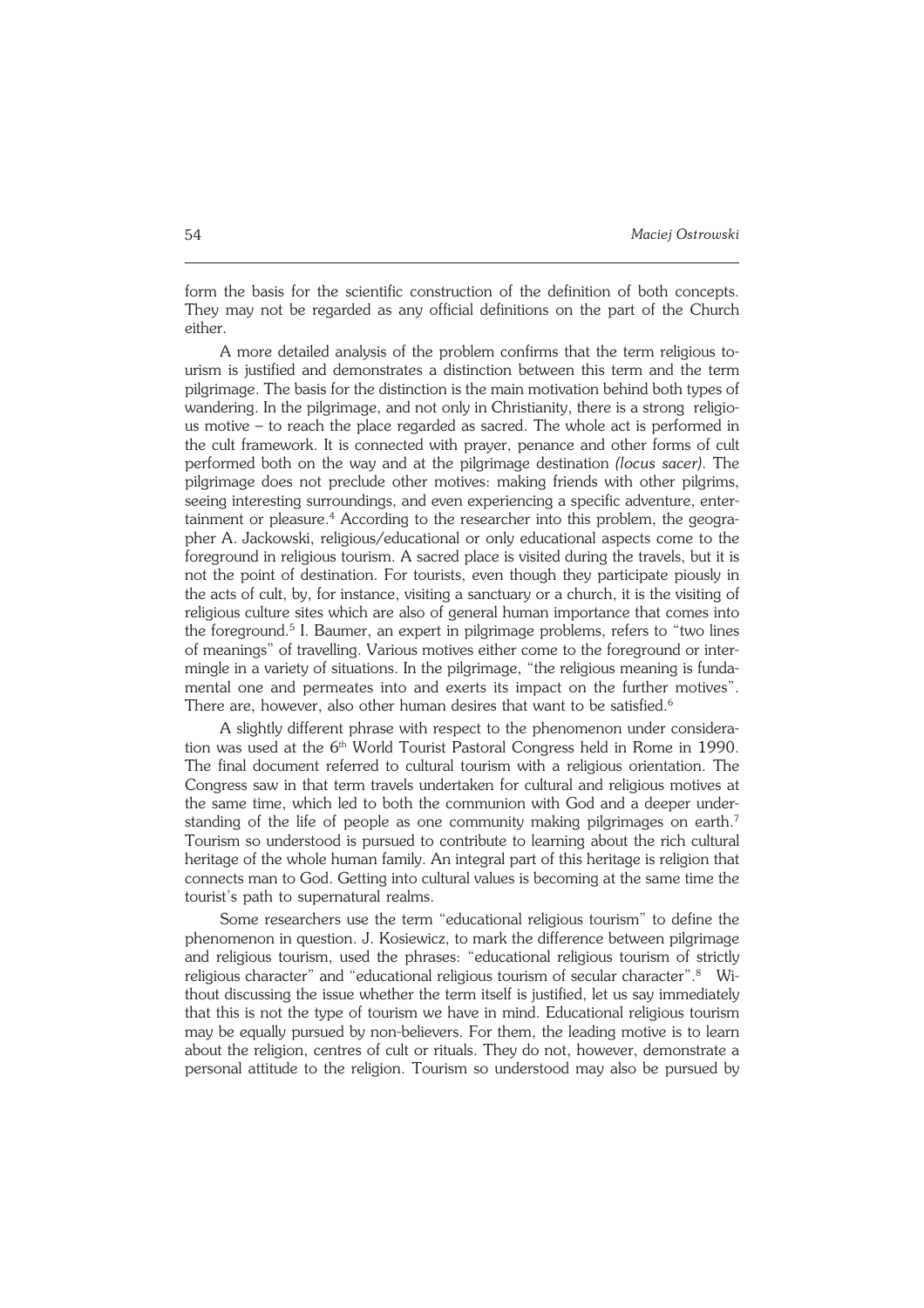believers, who are only detached researchers and do not demonstrate their perso− nal views on the world. It may also be pursued by followers of one religion visiting places of cult of other religions. They do show deep respect for the dissimilarity, but remain in the observers' position.

Can we conclude then, based on the above analyses and facts, that the con− cept of religious tourism has a scientific foundation? It is certainly not completely deprived of it. However, we should be more in favour of the statement that this term has originated not so much in a strictly organised scientific reflection but is a result of the observation of a certain reality. What we deal with quite frequently is a certain type of travelling in which educational and religious objectives intermingle. The former ones, however, come to the foreground more or less conspicuously. This seems to be an indication of a specific human need to see in tourist wandering, next to recreational and cognitive motifs, some deeper motives, reaching the human spirit. Further analyses will provide a deeper justification to our statement.

#### **2. Difficulties with distinguishing between the terms**

A brief attempt to compare the pilgrimage with religious tourism shows that it is quite difficult in practice to distinguish between the two concepts. The intensity of the religious element, which fills the wandering, can be taken as an objective basis for the distinction. What we have in mind in the first place are the main aims of the wandering. In the pilgrimage it is the wish to reach a sacred place or considered by the pilgrim as such that is a place with a special presence of the sacrum, the super− natural reality. Then there is the programme filled with a suitable number of pious practices, prayers and services. An even more significant element should be noted as well. This is the faith of the participants of religious wandering and their personal religious attitudes. What we deal with here, however, is a subjective factor, not fully measurable or possible to examine. A very pious pilgrimage with a strictly religious programme may be joined by persons who are in fact guided by motives other than religion – such as education, the desire to experience something new, to be in a human community, etc. And quite the opposite, an ordinary trip to sacred places may be an opportunity for very deep religious experience for many participants.

Reversing the issue, let us ask whether the notion of a "pure pilgrimage", filled with religious acts only (prayer, services), can be adopted. Even on the human, psychological side, there is the need for a break in religious experiences which are quite intensive, after all, in a pilgrimage. Man is only human, and different motives intermingle in his life. The pilgrim too, is led by the need to satisfy human curiosity, to see new places, surroundings, heritage sites, to meet new people. In ordinary human terms, man needs recreation, entertainment, a meeting in a community of acquaintances. This is more than confirmed by the observation of the pilgrims' everyday life. A special example may be many days' pilgrimages, particularly on foot. Pursuing this type of activities, pilgrims do not cease to be pilgrims at all.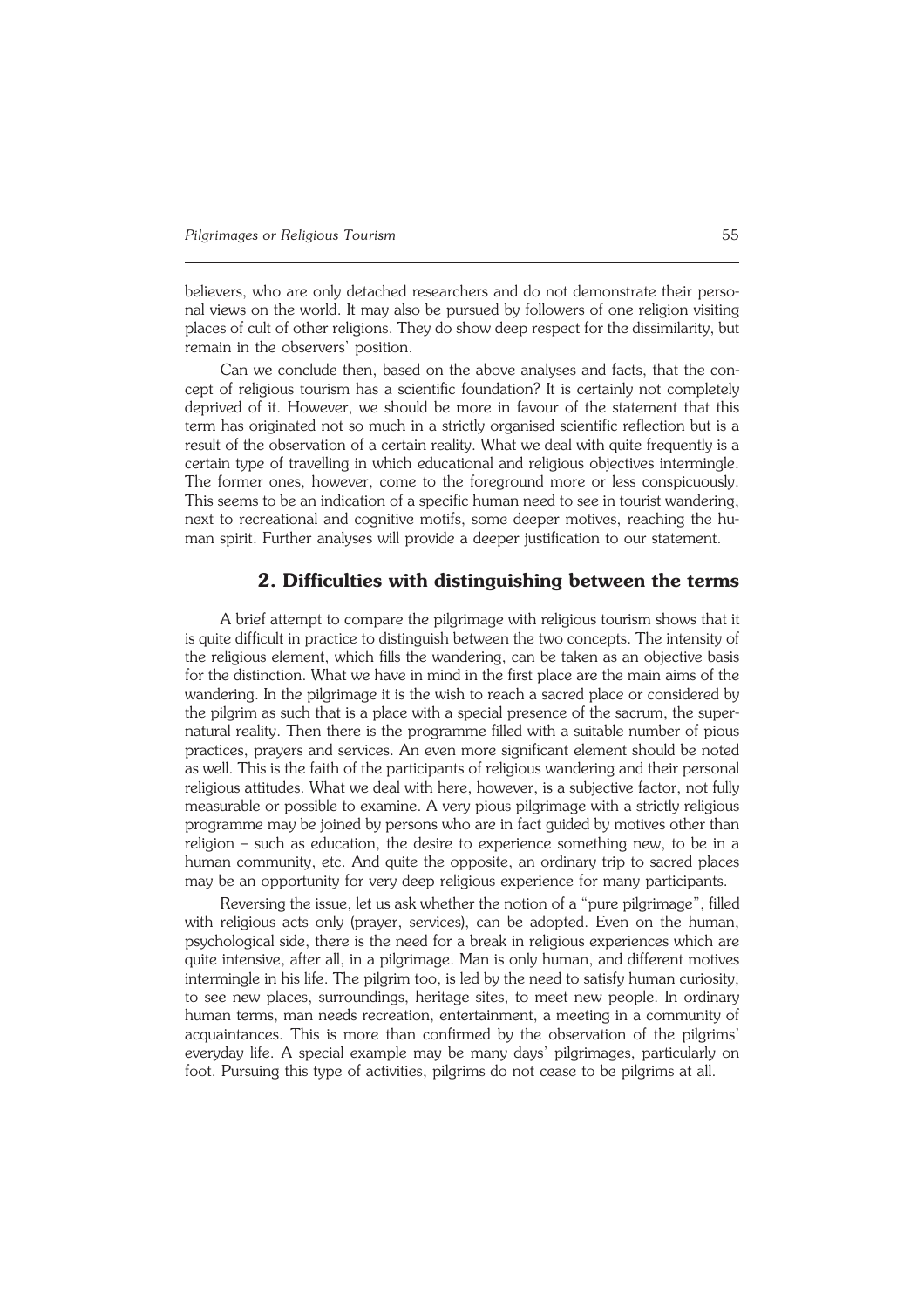The wisdom of many masters of spiritual life says that religious life filled with prayer cannot be lead incessantly with the highest intensity. Also here a pause is needed. Experience indicates that excessive overloading may yield results contrary to what was intended. Man needs both physical, psychic and spiritual hygiene. The latter consists *inter alia* in the internal balancing between very sophisticated and prosaic experiences.

These "prosaic" experiences may also become a path to reaching values of higher rank. Isn't a religious community of brethren in Christ built through a joyful meeting by the table or a bonfire during a serene evening? Aren't Christian joy and the evangelic "new culture" expressed in singing and play?

We can go a little further in our considerations and ask how to distinguish between religious tourism and the ordinary visiting of a church. There are, after all, a number of examples of this kind. We have to say at this point too, that quite a lot depends on the attitude itself of those who enter a sacred building. In religious tourism, as we have said above, there is an assumption that the travellers are belie− vers that is people looking at what surrounds them through the perspective of religion and faith, with moments of prayer or pious meditation. It is not only the sign of the cross made at the entrance to the church, the kneeling down and appro− priate behaviour. Visiting means that a tourist (even a believing one) comes into a church to see something interesting there, and sometimes simply to fill the time of walking in a city's old town. For this type of tourists, signs are placed on the chur− ches' doors: "no entry with ice cream", "no smoking", "no dogs allowed" or "keep quiet!".

An ordinary visit to a church, an ordinary trip too, however, as the 2<sup>nd</sup> Polish Plenary Council concluded, may become a pilgrimage $^{\circ}$ , on the condition that it is well prepared and conducted. A lot depends also on the guide or the curator of the sacred place, the teacher taking his students, who will aptly show the most important values of the place. Moreover, by their own example, they will confirm the place's sacred character.

It is worth to point out yet another aspect of the issue under consideration. The observations of the author of this paper indicate that many of those who do the so−called religious tourism today, started with ordinary tourism understood in the 'secular' way. In the course of years they discovered new deeper values. It was the result of personal thoughts but also the influence of the guides. The guides were able to show the spiritually proper religious meaning of the places visited. The priest sometimes participating in the trip suggested a prayer together and a service in the church visited. The entering of a sacred place was no longer limited to seeing heritage places previously unknown. It became a religious act.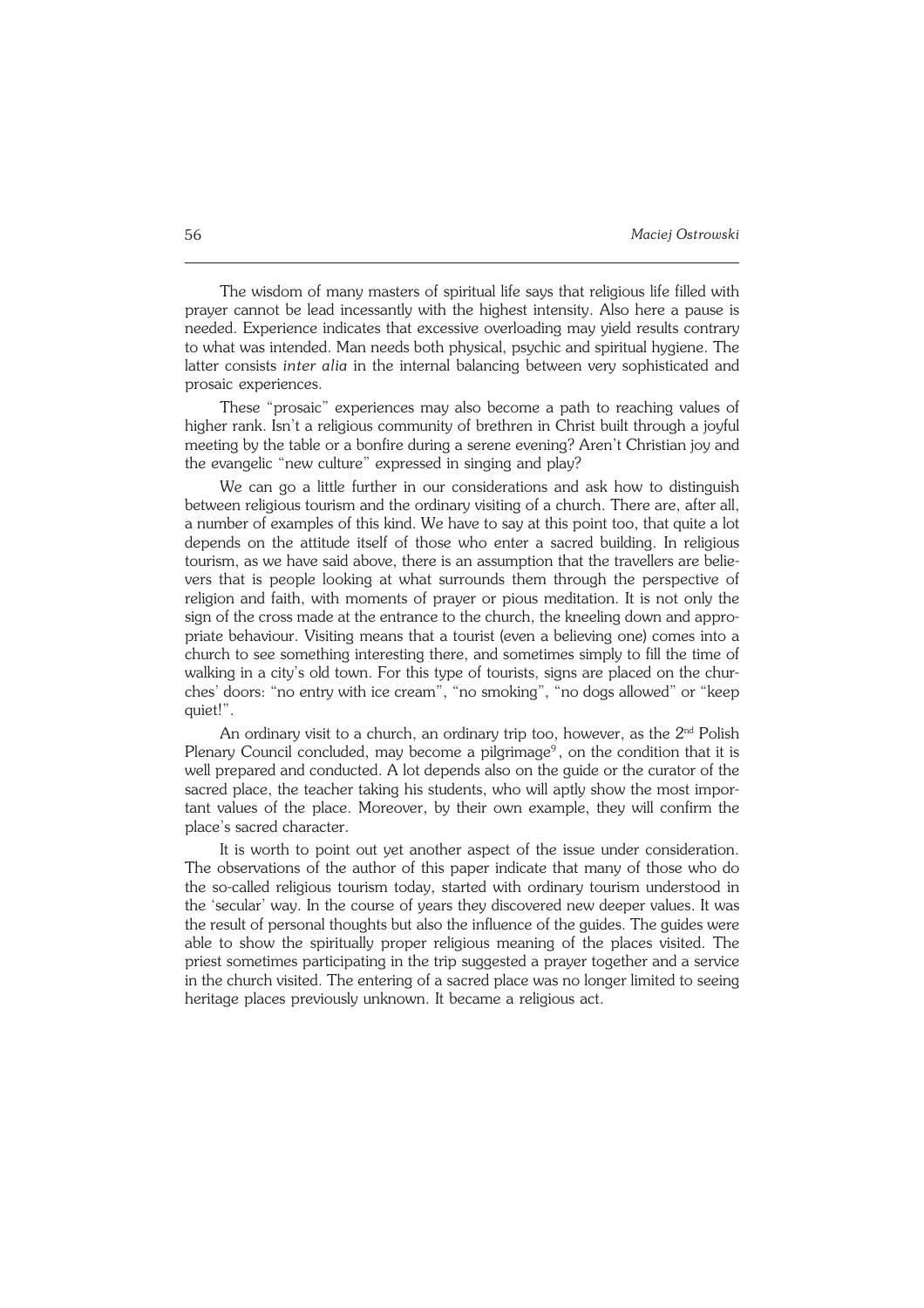# **3. Controversies around the issue and an attempted solution**

Many people shrug at hearing the term religious tourism. From the religious point of view, it is a strange language form. What's more, an ambiguous one. Isn't this phenomenon a result of secularisation spreading across the world, the losing of the sense of the sacred – the supernatural dimension to human life – they ask? Isn't it then a sign of losing of what belongs to the essence of religion itself? Pilgrimage is, after all, a thoroughly religious act. A growing concern is arising whether the concept of pilgrimage does not become subordinated to a more general concept of tourism understood in a thoroughly secular manner, on equal terms with such notions as sports tourism, congress tourism or the so−called sex tourism.

A geographer – a secular researcher – has the right to use term religious tourism. He does research in and describes various forms of people's travelling, examines their motivation and objectives. From the point of view of detailed (secu− lar) sciences, he is unable to reach extraterrestrial, supernatural realms. That is why he defines them in the language of his domain of science. In ecclesiastical circles, a question arises though whether geography should not be left to geographers, abandoning the new language form within the area of ecclesiastical activity, sticking to the term pilgrimage only.

We have considered many pros and contras already before. They have not seemed to give a reason for abandoning the new term, which reflects the fact of the contemporary creation of a new form of tourism on the borderline between the sacrum and the profanum. The idea rather is to understand the terms properly, and even more so, properly shape the facts themselves. A lot will depend on the animators of tourist trips or pilgrimages, the secular or ecclesiastical people responsible for preparing the itineraries.

A solution to our dilemmas seems to lie in a deeper theological understanding of the concept of recreation. Tourism, after all, is one of the forms of active recre− ation. Light is thrown on the issue by the statement made by the Holy Father during his first pilgrimage to Poland, in Nowy Targ, on 8 June 1979. The Pope spoke about the beauty of the Podhale region to which people come from all over Poland to relax. They seek recreation in the communion with the beauty of nature, in mountain walking, in skiing. It was here that John Paul II cited the poet C.K. Norwid saying that: "*To recreate means to create anew*". To create in the bodily sphere, but also in the sphere of the spirit. At this point the Pope referred to Apostle Paul, saying that recreation means building new man in the biblical me− aning of the term.

There are many aspects to recreation understood in the Christian way, in the full meaning of the concept. They include regeneration of physical energy through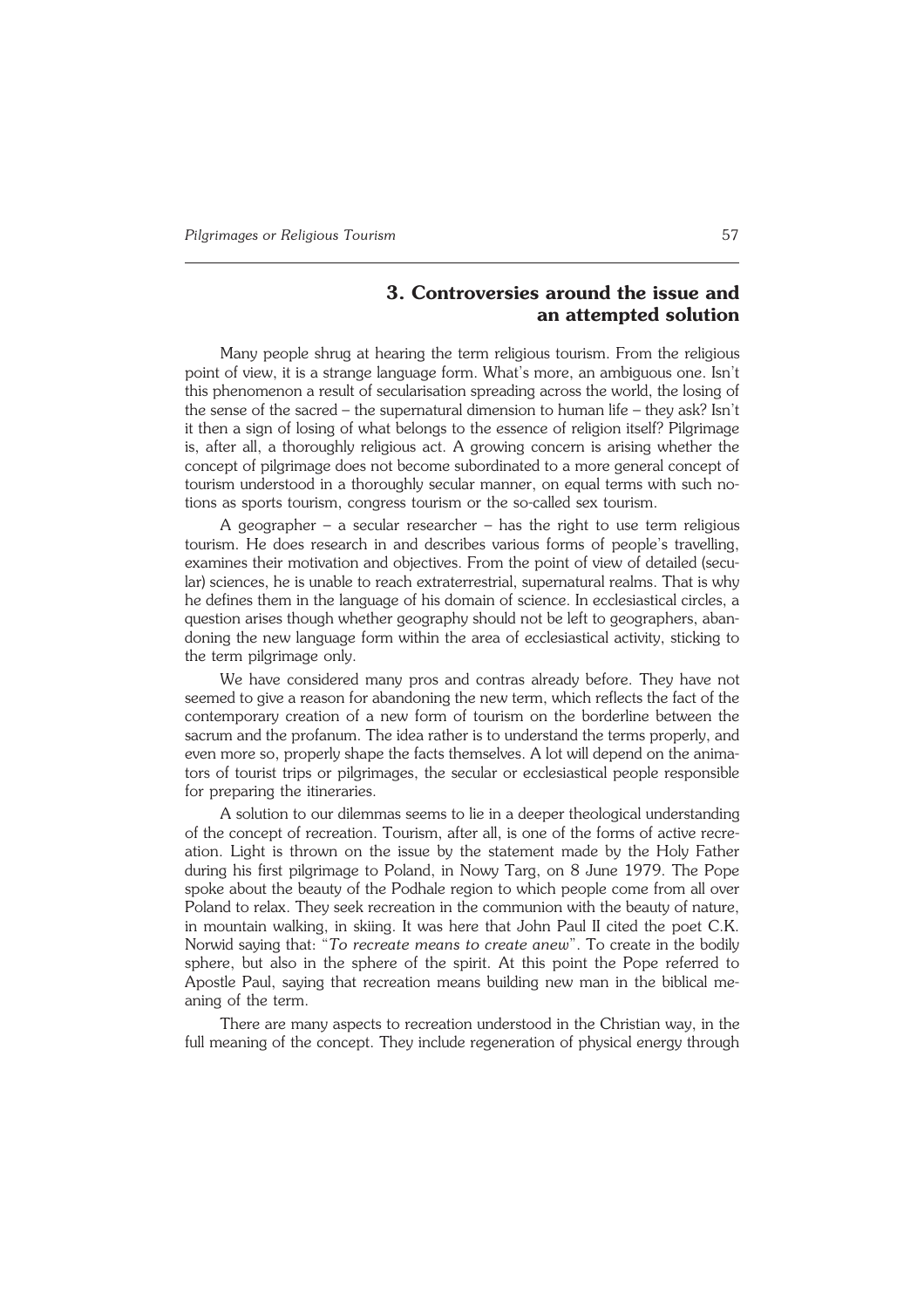rest or movement and even an effort of the muscles. Further, this is psychic regene− ration which is perhaps best stimulated by peace and quiet, and by the communion with the beauty of the world, both nature and human creations. Finally, there is the enrichment of human spirit which first occurs in the cognitive sphere. We call it cultural enrichment: the communion with the material and non−material culture. Going further into this issue, true recreation means meeting other people in order to deepen the sense of community with them. Finally, recreation in the deepest meaning of the term is the recreation of the spirit, an encounter with the sacred, with God. This is time for meditation on the final sense of human existence and orientation at this sense, the encounter with God who is the ultimate recreation for man. This is the path for genuine recreation that is "creating anew", for the buil− ding of "new man", complete man – in the sphere of the flesh and the spirit.

It seems that religious tourism, perceived from such a perspective, acquires a great value. It is an opportunity for comprehensive recreation for man. We would say that it prevents contemporary trips from being one−sided. It is actually a propo− sal less challenging than a pilgrimage. But does everyone have to be a pilgrim during his or her holidays? Everyone should avoid, however, a model of thoughtless recreation or recreation in which the bodily aspect, the search for more and more sophisticated experiences prevail, and sometimes even fundamental moral norms are exceeded.

# **4. Evangelisation opportunities connected with religious tourism**

As we have emphasised on a number of occasions, the primary objectives of religious tourism are not acts of cult. However, the religious itinerary comprises prayer or participation in a service. Visits to places connected with religion themse− lves direct man, quite naturally, towards the sacred dimension. Thus they do not reduce any of the objects to what is secular. They do not concentrate on their generally human, cultural or architectural values. They aim to show the complete truth about their origins and the reason for their existence.

This fact has its evangelising significance. What we mean is the religious influ− ence on persons of weaker faith or those being far from faith and the Church. We may expect that it would be more difficult to invite such persons to a pilgrimage with a strictly religious programme. It might simply discourage some of them. It is easier to attract people to an ordinary tourist trip even with religious accents in its itinerary. A skilfully conducted excursion will allow for slow, quiet religious influen− ce. It may create numerous opportunities for the evangelical testimonies. It could become a sort of dialogue, both verbal and non−verbal, with man of weak religio− usness. In this delicate manner man will be attracted to supernatural values.

By this we do not intend to say that the pilgrimage does not create the same opportunities. There are numerous examples to demonstrate that also many pe−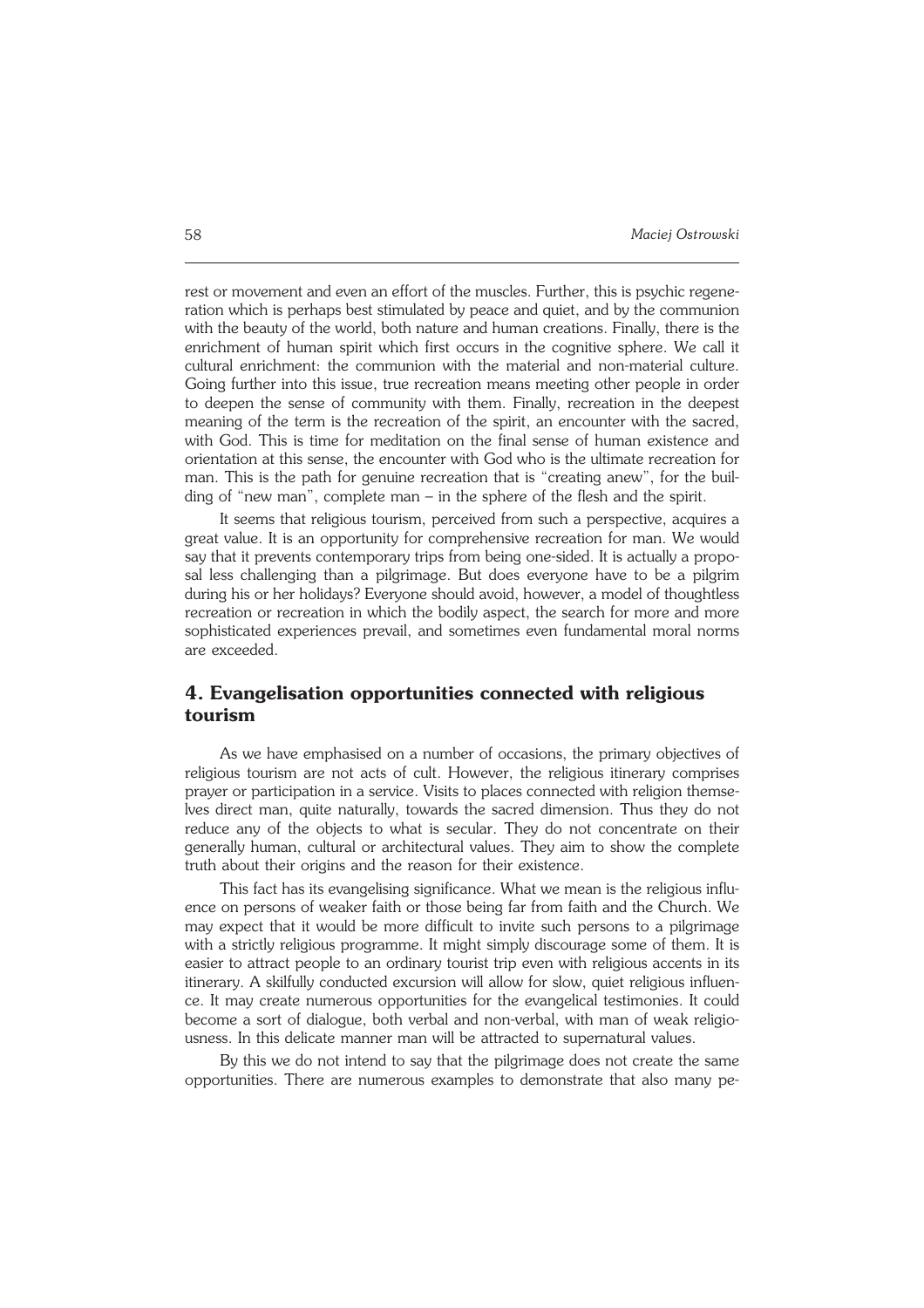ople of weak faith go on pilgrimages. They do it for various motives: encouraged by friends, wishing to experience something exceptional, etc. In this way they are becoming slowly subject to the evangelical influence.

Following what is said about new evangelisation today, religious tourism gives this very chance of preaching the Gospel. It is an original method of preaching the Gospel which corresponds to the term sometimes used with reference to contem− porary man as *"*homo turisticus". The new language of this method is the "langu− age of the way".

Let us refer back at this point to the motives behind religious tourism. The first to be emphasised is an approach with faith to the cultural heritage, which one has the chance to see on the tourist path. On his way, a tourist visits many places connected with religion. The point is not only for him to consider them as such. Neither is the point for him to accept the fact that the object visited was created for religious motives that it was or is still used for religious purposes. There is more to it, that is the acknowledgement that the sacred is present in that place, the accep− tance of the truth that he sees not only an object of historical value, but also a place that is now the revelation of the sacrum enabling man to encounter supernatural reality. In yet other terms, it is the belief that the place is still a centre of religious life and not only an object worth admiring because of the beauty of the architecture, painting, the picturesque beauty of its location, etc. It is a continuously lively place of meeting God or saints. This is where we touch a more important issue. The point is for the tourist who enters the realm of this sacrum to be more than an external observer – to become a participant in the mystery. We talk then about the need for living faith which makes him fall to his knees, not only metaphorically. A straightforward consequence of an approach with faith to sacred places is prayer, and even more, adoration. And thus the tourist becomes a pilgrim – man wande− ring with faith.

### **5. Conclusions and desiderata**

a) For the "secular side" (tourist organisers, tourist agencies, guides, hosts of pilgrimage destinations, etc.).

The notions of pilgrimage and religious tourism are quite often regarded as identical. They are defined in the categories of the so−called tourist product. We have to agree that services rendered to pilgrims may be a source of honestly earned money for the hosts at pilgrimage destinations. Hence care should be taken of the marketing aspect of the issue. However, in the light of what we have said above, a one−sided, materialistic approach – an approach "with no spirit to it" – will mean the end of not only pilgrimages but also of properly understood tourism and its educational values. Let us say more broadly – it will put an end to culture, which owes its value to the fact that it is rooted in the most profound layers of the human spirit.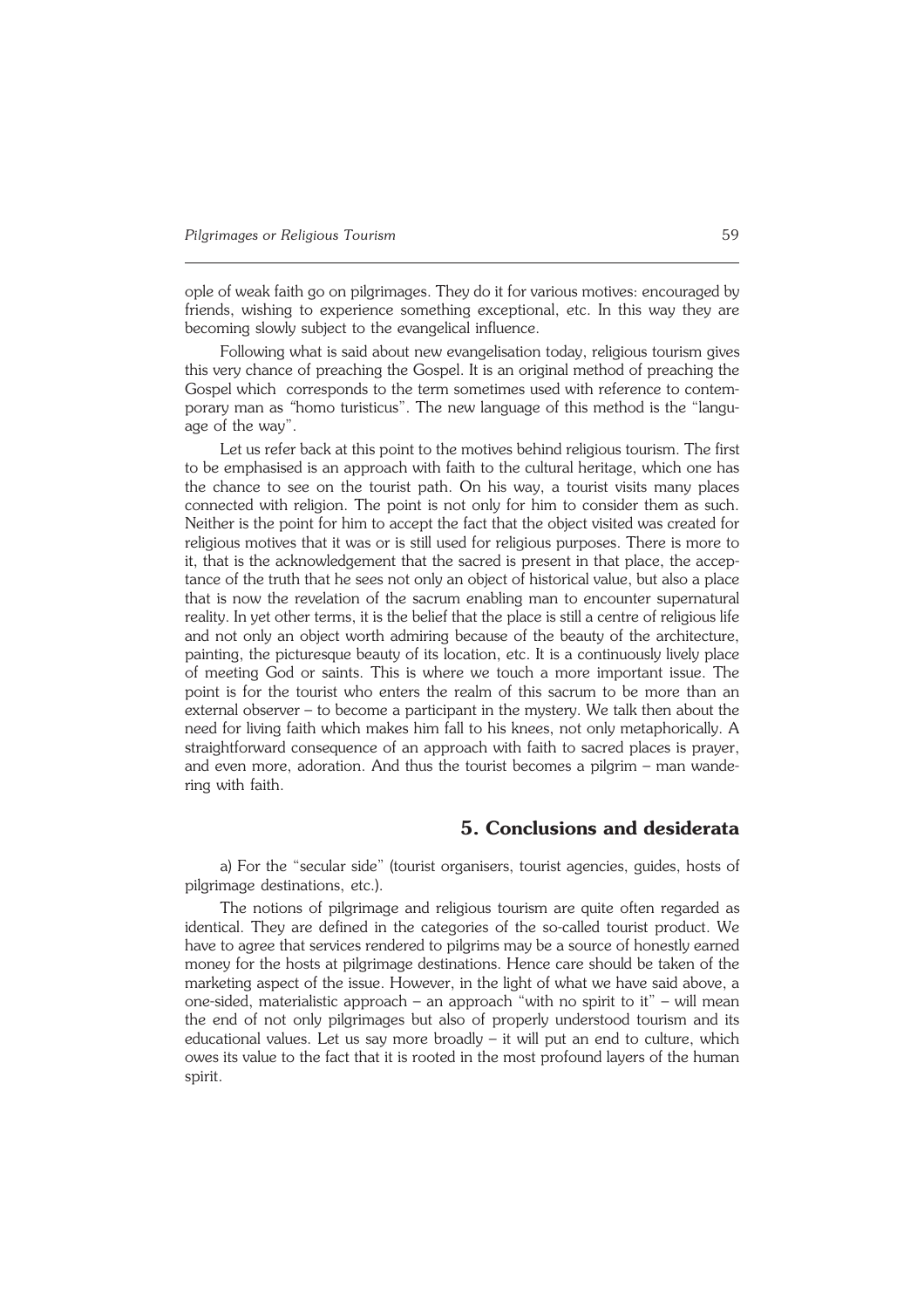Secular organisers of tourism should take into account the specificity of pilgri− mages, and above all their religious character and their itineraries. It is on purpose that we list separately the terms "character" and "itinerary" as they are not comple− tely identical. The inclusion itself in the programme of the participation in a service, a holy mass, a prayer, etc., does not necessarily affect the character of the whole "event". There is something more to it, that is the fact, which needs to be taken into consideration, that from beginning to end there are religious motives behind the travel. These are of leading and priority importance. All other experiences and items on the programme have to be subordinated to them. And therefore the feelings and expectations of the participants in the pilgrimage need to be acknowledged and respected. This will be demonstrated also by providing the guides ap− propriate for the task. It is unimaginable that a pilgrimage be conducted or guided by non−believers. At worst, these should be persons who respect the religious ideas of the pilgrims.<sup>10</sup>

#### b) For the "ecclesiastical side"

Certain commonplace concepts should not be clung to so firmly. Without crossing out hastily a lot of very rich pilgrimage traditions, it is necessary to open our minds to new forms of wandering accompanied with religious motives. On the other hand, following the conduct well known in the Church, we need to think how to "baptise" the newly developing contemporary forms of human behaviour. In our case this means reconsidering new opportunities for the evangelising activity of the Church, which are created by religious tourism. This will be in practice continuous purification, the deepening and sophistication of the motives beyond Christian wan− dering.

#### c) For those setting off on the way

Those setting off should decide what the leading, dominating motive should be which will direct the entirety of their experience. Pilgrimage, understood in the strict meaning of the term, requires the adoption of a specific way of conduct, such as, for instance, adapting oneself to the rhythm of services, the preparedness for limitations and relinquishments relating to the pilgrim's life, the acceptance of a specific hierarchy of experience (acts of cult in the first place, and other activities further in the order). A pilgrimage is certainly more challenging to the traveller.

#### **References:**

<sup>1</sup> A. Jackowski, *Pielgrzymowanie* [Pilgrimages], Wrocław 1998, p. 6−7.

<sup>2</sup> Congregation for the Clergy, *"Directorium Generale pro Ministerio Pastorali qu− oad Turismum"*, of 27 March 1969.